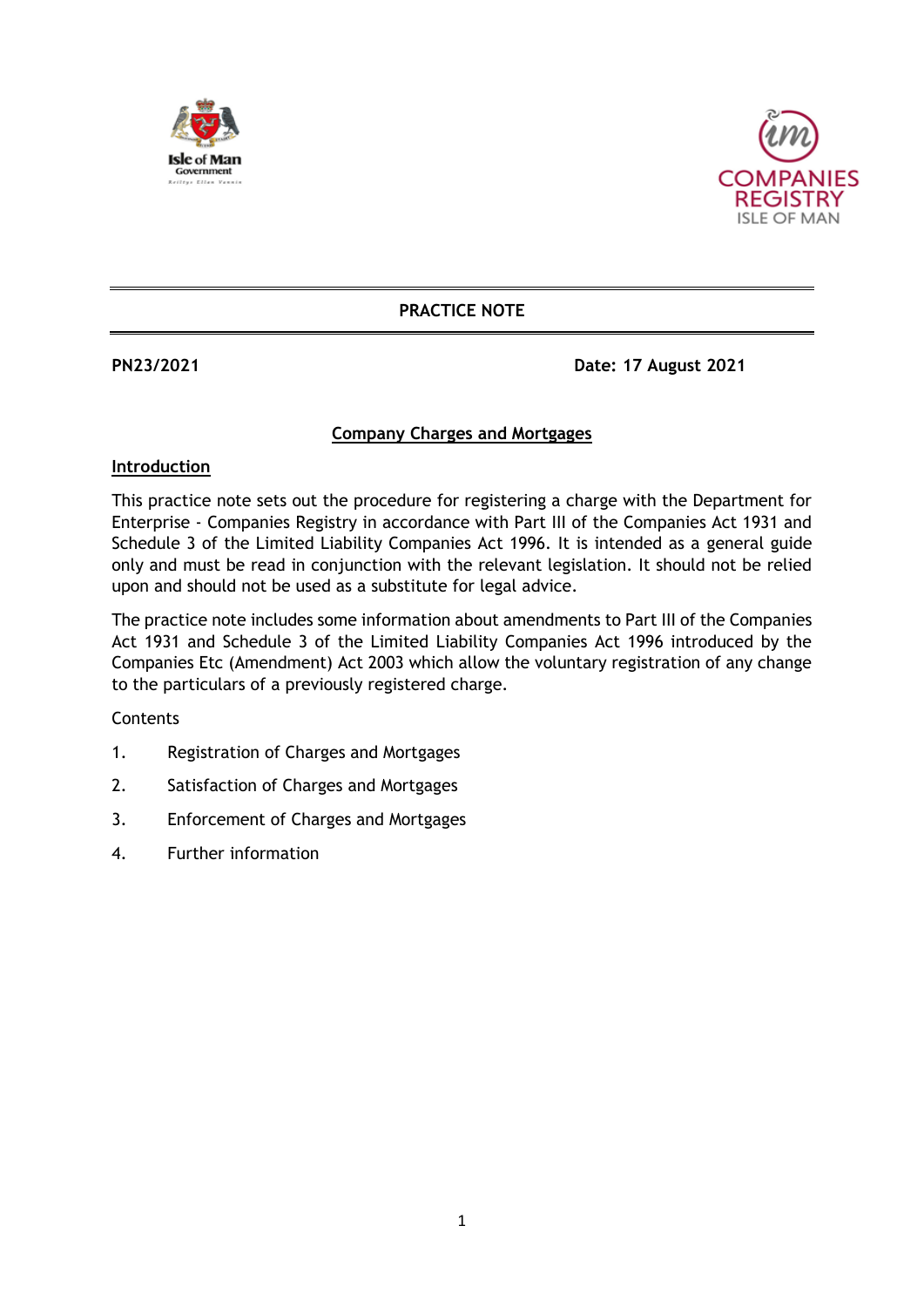## **1. Registration of Charges and Mortgages**

#### 1.1 **Which charges must be registered?**

Section 79 of the IOM Companies Act 1931 lists the charges that must be registered in the Isle of Man. These are:-

- a charge for the purpose of securing any issue of debentures;
- a charge on uncalled share capital of the company;
- a charge created or evidenced by an instrument which, if executed by an individual, would require registration;
- a charge on land, wherever situate, or any interest therein;
- a charge on book debts of the company
- a floating charge on the undertaking or property of the company;
- a charge on calls made but not paid;
- a charge on a ship or an aircraft or any share in a ship;
- a charge on goodwill or on any intellectual property.

'Intellectual property' means-

- (a) any patent, trade mark, service mark, registered design, copyright or design right;
- (b) any licence under or in respect of any such right.

The charges which are registerable under Schedule 3 of the Limited Liability Companies Act 1996 are the same as those listed above with the exception of 'a charge on uncalled share capital of the company'.

A charge comprising property of a company is only a charge to which this section applies if –

(a) the company is beneficially interested in the property or, in the case of future property, is to be beneficially interested in that property; and

(b) the company controls or is otherwise able to charge the legal interest in that property or, in the case of future property, is to control or otherwise to be able to charge that interest.

#### 1.2 **How much does each registration cost?**

[http://www.gov.im/lib/docs/ded/companies/companiesReg/practicenotes/pn120](http://www.gov.im/lib/docs/ded/companies/companiesReg/practicenotes/pn12014fees.pdf) [14fees.pdf](http://www.gov.im/lib/docs/ded/companies/companiesReg/practicenotes/pn12014fees.pdf)

#### 1.3 **When must a charge be registered?**

A charge must be registered within 1 month of its creation. A court order is required to allow registration after the 1 month period.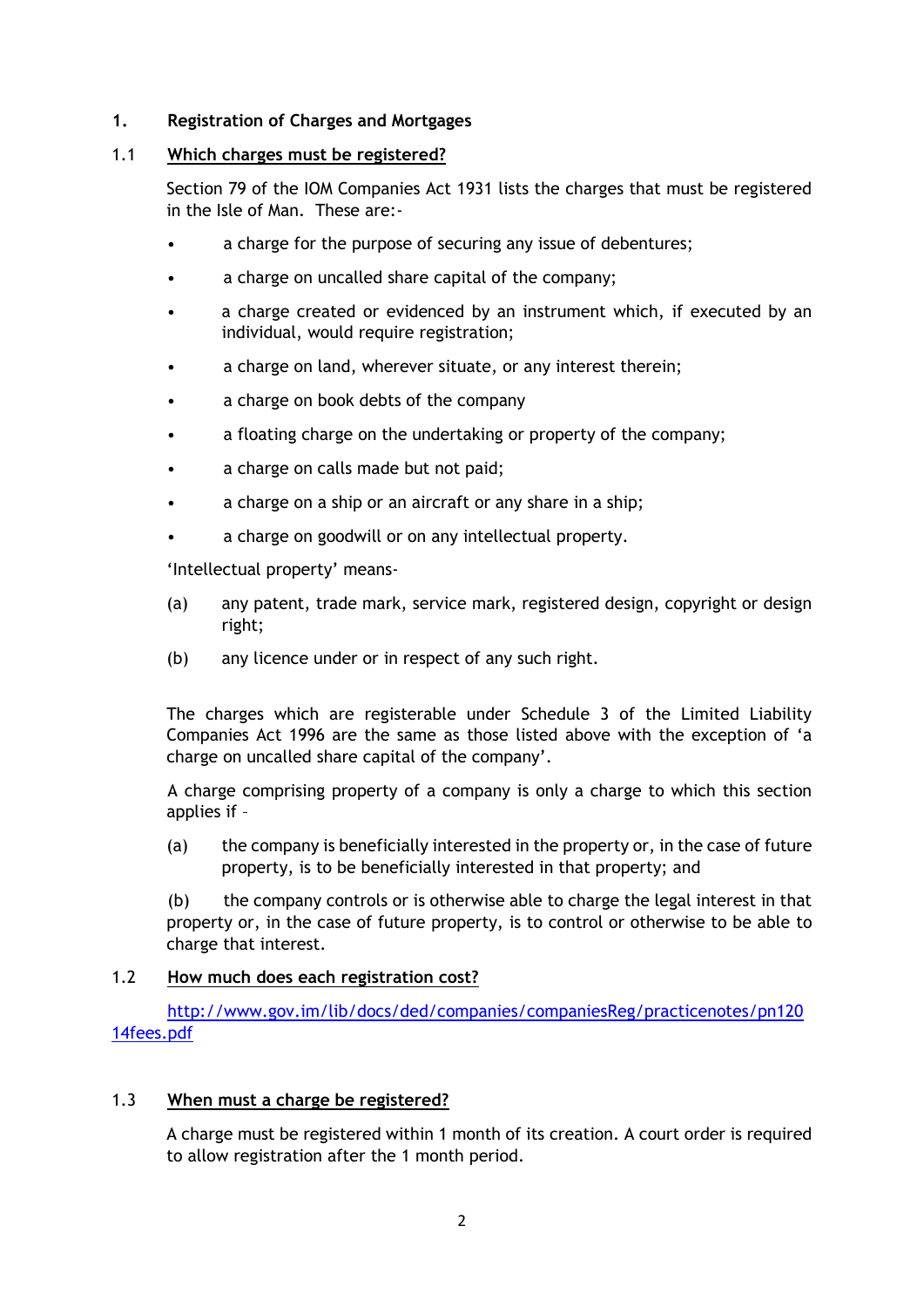# 1.4 **Which form should I use?**

The form varies depending on the circumstances. The following is a guide to the available forms:

| Purpose                                                                                            | Form<br>Number   |
|----------------------------------------------------------------------------------------------------|------------------|
| Particulars of a mortgage or charge created by an IOM Registered Company                           | 47               |
| Particulars for the registration of a charge to secure a series of debentures                      | 47A              |
| Particulars of a charge subject to which property has been acquired                                | 47B              |
| Further particulars which supplement or vary the particulars of a registered<br>mortgage or charge | 47C              |
| Particulars of an issue of secured debentures in a series                                          | 48               |
| Memorandum of satisfaction in full or in part of a mortgage or charge                              | 49               |
| Particulars of a charge on a 'LLC' company                                                         | L <sub>201</sub> |
| Particulars of series of debentures on a 'LLC' company                                             | L202             |
| Particulars of a charge on acquired property on a 'LLC' company                                    | L <sub>204</sub> |
| Memorandum of satisfaction of a charge on a 'LLC' company                                          | L <sub>205</sub> |
| Further particulars which supplement or vary the particulars of a registered<br>mortgage or charge | L206             |

# **PLEASE NOTE THAT THE FORMS 47, 47A, 47B, 47C & 49 MAY ALSO BE USED BY COMPANIES REGISTERED UNDER THE FOREIGN COMPANIES ACT 2014.**

Copies of all these forms are available on the website: [www.gov.im/categories/business](http://www.gov.im/categories/business-and-industries/companies-registry)[and-industries/companies-registry](http://www.gov.im/categories/business-and-industries/companies-registry)

# 1.5 **How do I get it right first time?**

- Act as quickly as possible: you have only one month from the date of creation of the charge to register the correct details. Select the correct form and follow any notes on the form itself.
- Extensions of time to allow for postal delays apply only if a charge is created outside the Isle of Man over property outside the Isle of Man. In that case, the one month runs from the date when the instrument creating or evidencing the charge, or a certified copy of it, could have been received in the Isle of Man in the normal course of post, assuming it was despatched with due diligence (normally an extra week is allowed).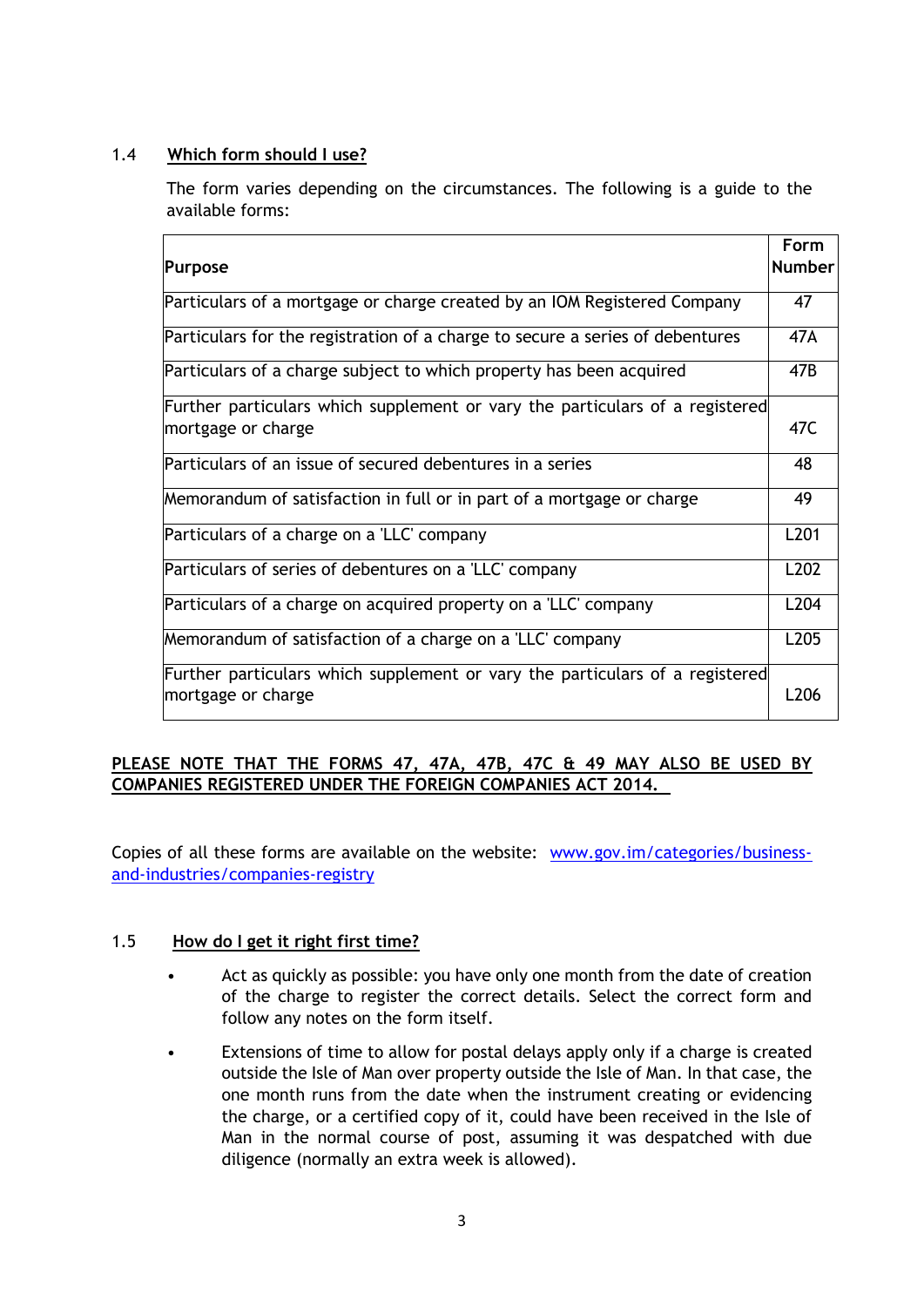- The document can be an original, or a certified copy of it, irrespective of whether the property secured is inside or outside the Isle of Man.
- A "certified copy" is a copy of the deed certified as a true copy under the seal of the company or certified by a person with an interest in the charge other than a person within the company.
- Send the document creating or evidencing the charge to us with the correct form, ensuring the details on the form are correct and match the document creating the charge. If we find differences, we will not register the charge and will return all the documents to the presenter. The documents will then need to be resubmitted to us still within the agreed one-month filing period or a court order will be needed to enable late registration to take place.

Some details to watch:-

- Make sure the company name and number are correct. Remember that if the company changes its name, the new name is only legally changed on the day the change-of-name certificate is issued by the Department.
- Make sure the creation date and description of the charge you put on the form agree with the date and description of the document creating the charge.
- Make sure the amount secured you specify accurately reflects what is stated in the charge document. If the charge document does not quote a specific amount of loan, please reflect the description stated (e.g.: All Monies or All Liabilities).
- Make sure the description you give of the property charged accurately reflects what is stated in the charge document and that all the relevant property is included.
- Make sure the name of the chargee you put on the form matches the name on the charge document. ('Chargee' means the person who benefits from the property if the debt is not repaid).
- Where the charge is over registered land try to give the Title Number of the property.
- If the date of creation is different from the date of execution evidence of that date is required for registration purposes.
- Ensure that you sign and date the form, and that you are entitled to sign it.
- Complete the forms legibly using black ink or, preferably, type the form. The Companies Registry may refuse documents that are illegible, or not suitable for scanning and reproduction.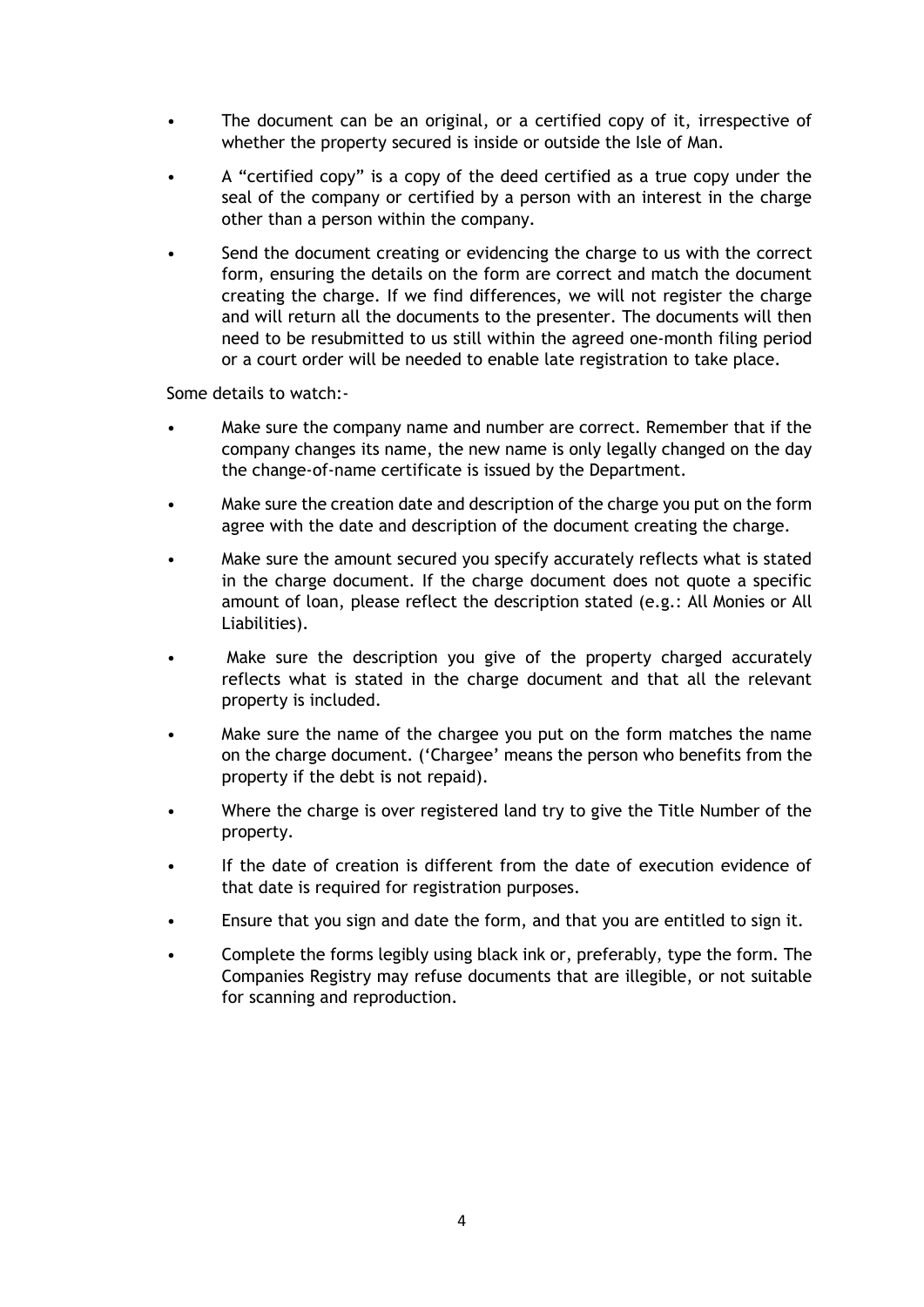# 1.6 **What happens when the application for registration reaches the Companies Registry?**

We will check the form against the charge document to ensure that the form is accurate and the charge is registerable. If the form is acceptable, we take details from it to produce a certificate of registration and record an entry on the register of charges where required. We return the certificate and instrument to the presenter, and scan and record the form, copy certificate and register entry.

## 1.7 **What is the effect if the charge is not registered in time?**

If a registerable charge is not registered in time, or a court order is not obtained for late filing, then it is void (cannot be relied upon) against a liquidator or any creditor of the company. This means that the debt for which the charge was given will remain payable, but it will be unsecured.

If a company fails to register a charge, and no other interested party has registered it, then the company and every officer of the company who is in default are liable to a fine, Section 81(2), Companies Act 1931 and Sch. 3. para 4 (2) Limited Liability Companies Act 1996.

# 1.8 **What must I do if my company acquires property that is already subject to a charge?**

If the charge would have been registerable if the company had granted the charge itself, then the company must notify us of the fact that it has acquired the charged property. To do this the company must complete and send Form 47B or Form L204 (see above) to the Companies Registry, with a certified copy of any instrument that created or evidenced the charge.

This must be done within one month after the company completed the acquisition of the property. If the charged property is outside the Isle of Man and the charge was created outside the Isle of Man, the month runs from the date when the copy instrument could have been received in the Isle of Man in the normal course of post, assuming it had been despatched with due diligence (normally one week is allowed).

Late delivery of the details on Form 47B or L204 is an offence. The company and every officer of it who is in default are liable to a fine.

#### 1.9 **Can anyone else register the charge?**

If the company does not submit a charge for registration, then the chargee or some other interested party can register the charge.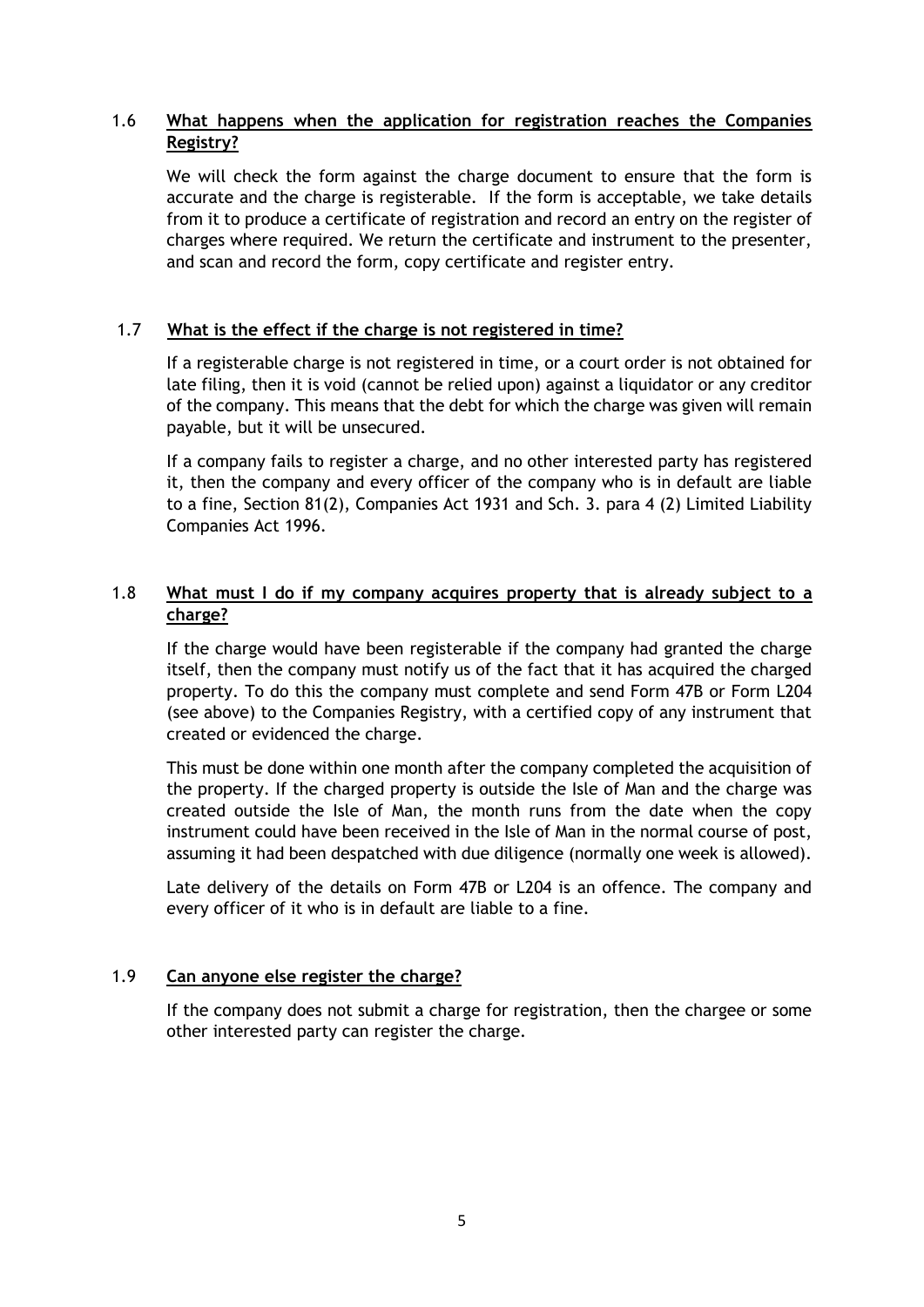## 1.10 **What about Foreign companies?**

A foreign company is a company incorporated outside the Isle of Man that maintains a place of business in the Isle of Man.

If a Foreign company has a branch or other place of business in the Isle of Man and is registered under Part XI of the Companies Act 1931, it must register the following charges:

- charges which it creates over property which it owns in the Isle of Man.
- property in the Isle of Man acquired by the company that is already subject to a registerable charge.

## **Section 91 of the 1931 Act extends the provisions of Part III of the Act to the Foreign Companies Act 2014.**

**Please use the Charge forms available under the 1931 Act i.e. 47, 47A, 47B, 48 & 49 in order to record Charge information. Charge certificates & registers will be generated in line with 1931 Act processes.**

All the information in this Practice Note which applies to charges over property in the Isle of Man owned by companies registered in the Isle of Man, also apply to 'F' companies.

## 1.11 **Should I do anything if any of the registered details change?**

From 1st November 2004 details of further particulars which supplement or vary the particulars of a registered charge may be forwarded to the Companies Registry. This can be done currently via the submission of a Form 47C or L206 depending on the type of company involved. You do not have to do this, and if you do, there is no time limit within which it must be done. However, any interested person may update the public record if they so wish.

#### **PLEASE NOTE**

- (1) This facility can only be used for changes to an EXISTING CHARGE. If the changes mean that a new charge has been created, this would require a new Particulars of Charge form to be filed. If you are in any doubt about this, please take appropriate legal advice as soon as possible as any new charge must be registered within a month of its creation.
- (2) This facility cannot be used to correct an error or omission in the details supplied on the original registration of a charge. You will need to obtain an order from the Isle of Man High Court of Justice to do this.
- (3) The Companies Registry will not issue a new or amended certificate of registration if further particulars are filed.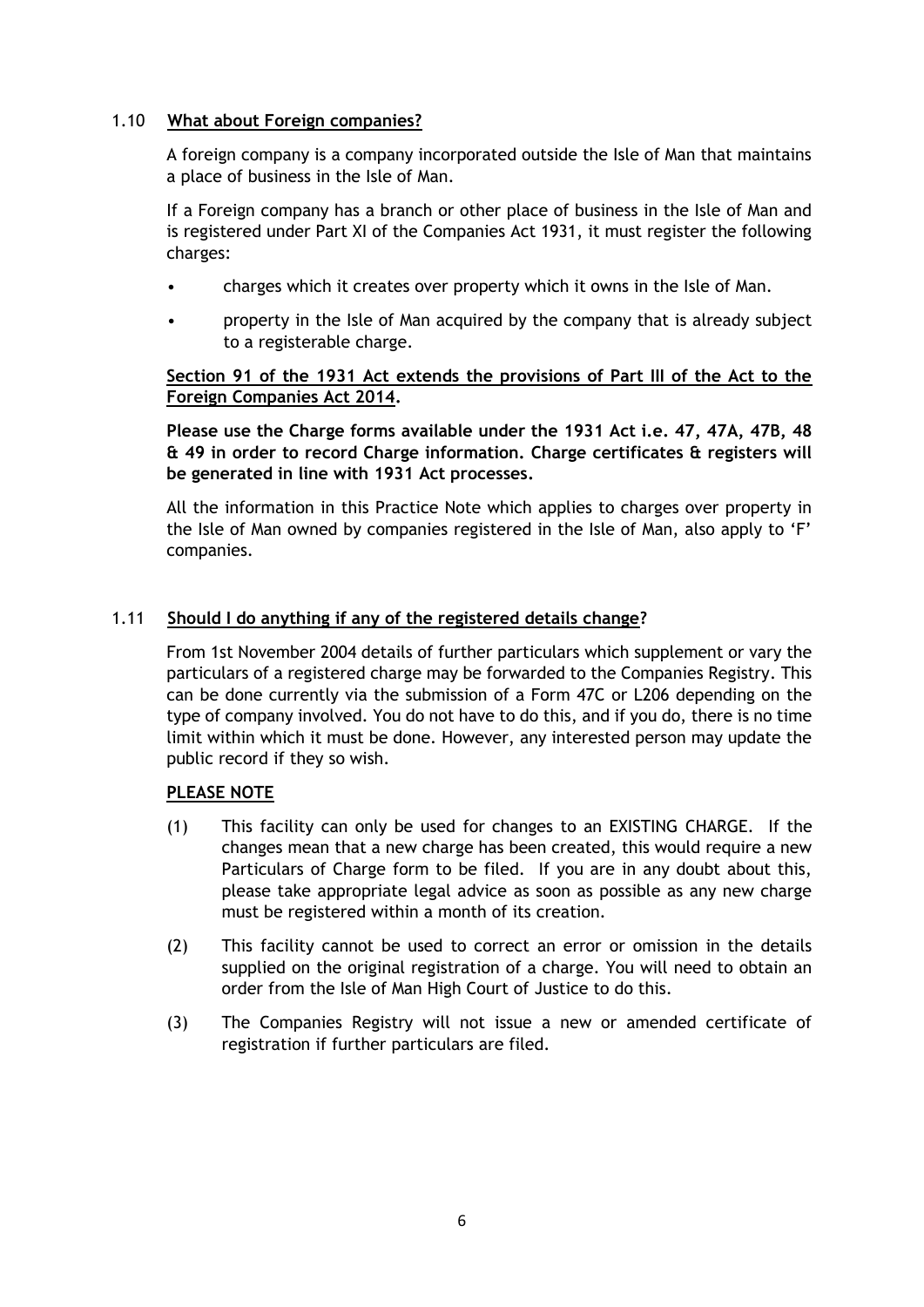## **2. Satisfaction of Charges and Mortgages**

# 2.1 **How many charges can be satisfied on the same form?**

Only one charge can be satisfied per memorandum. We can no longer accept multiple satisfactions on a single form.

## 2.2 **What should I do when the debt secured by the charge is paid off (or 'satisfied')?**

The company should inform the Companies Registry if a charge has been fully or partly satisfied. It is in the company's own interest that potential investors and lenders know that all or part of the debt has been paid off. A completed Form 49 or L205 must be submitted with proof of discharge from the chargee.

## 2.3 **What is proof of discharge?**

Proof of discharge is normally a letter, a copy of a deed of release (from the Deeds Registry), or some other formal correspondence from the lender confirming that the debt has been paid off in full or the extent to which the debt has been paid off. This accompanies the Form 49 or Form L205.

## 2.4 **What if a charged property ceases to be charged or to belong to the company?**

The company should inform the Companies Registry that the company has been released from the charge. A Form 49 or L205 should be completed and submitted with proof from the chargee that it no longer has an interest in the charged property. It is in the company's own interest to let potential investors and lenders know that all or part of the debt has been paid off as soon as possible.

# 2.5 **Is there a fee for registering?**

<https://www.gov.im/categories/business-and-industries/companies-registry/fees/>

## 2.6 **How do I get it right first time?**

- Select the correct form (see above) and send it to the Companies Registry, following any notes on the form itself.
- The Declaration on the Form should be signed and properly declared before a Commissioner of Oaths, Notary Public or a Justice of the Peace. This can be done at Companies Registry if you file the Declaration in person.
- Make sure the details on the form are correct and match both the document creating the charge and the evidence of its satisfaction. If we find differences, we will return the documents to the registered office for clarification.
- Make sure the company name and number are correct. Remember that a company name is only changed on the day the change-of-Name Certificate is issued by the Companies Registry.
- The creation and registration date, the description of the document and the details of the charged property should reflect the details on the public record.
- The name of the chargee should match the instrument or provide evidence that the charge has been assigned.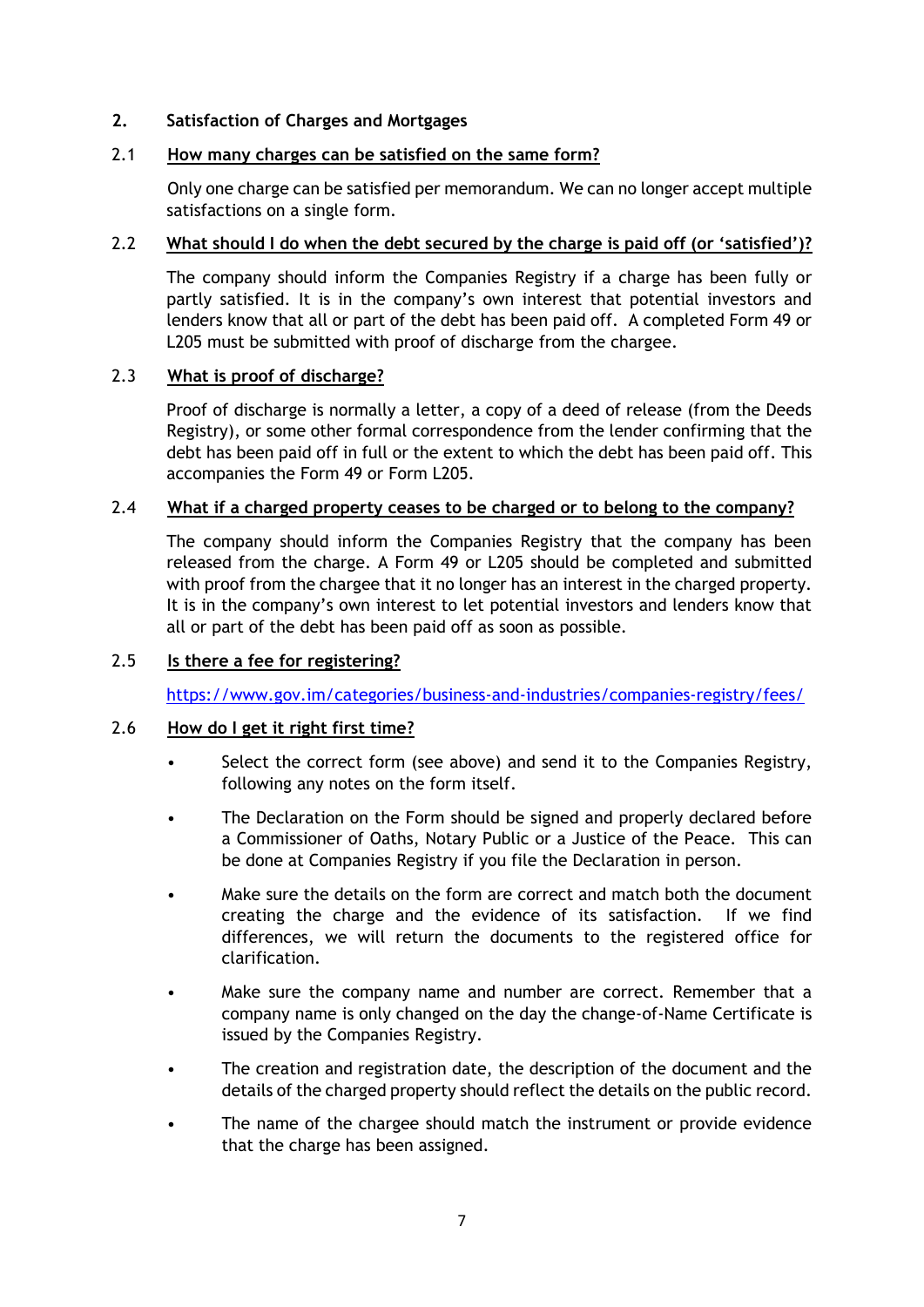- The charge document must be 'Executed as a Deed'; this means that it must be signed as a deed by the secretary and one director or two directors or the common seal must be impressed on the form which must then also be signed by two directors or one director and the secretary.
- The Form should be accompanied by proof of discharge (see note 2.2).
- Sign and date the form.
- Complete the forms legibly using black ink or, preferably, type the form. The Companies Registry may refuse documents that are illegible, or not suitable for scanning and reproduction.

#### **3. Enforcement of Charges and Mortgages**

If the charge allows, a chargee may appoint a receiver or manager, or ask the court to appoint a receiver or manager, over the property charged. The chargee must notify the appointment of a receiver or manager to Companies Registry within 7 days of the appointment using Form 53 or Form L20/7/1. We will then enter this in the company's register of charges where required.

On ceasing to act, a receiver or manager must notify us using Form 57A or L20/7/2. We will then enter the fact in the company's register of charges where required.

#### **4. FURTHER INFORMATION**

Our staff will willingly answer general queries by telephone or e-mail but cannot give legal advice. If you require such advice you should consult an Advocate. The telephone number for the Companies Registry is: 01624 689389 and the e-mail address is: [companies@gov.im](mailto:companies@gov.im)

Statutory forms and practice notes are available free of charge from the website: [www.gov.im/categories/business-and-industries/companies-registry](http://www.gov.im/categories/business-and-industries/companies-registry) .

A list of Licence holders is available on the web site of the Financial Supervision Authority at [www.iomfsa.im/register-search](http://www.iomfsa.im/register-search)

Details of Isle of Man Advocates are available from the Isle of Man Law Society at:

Tel: +44 (0)1624 662910 E-mail: [enquiries@iomlawsociety.co.im](mailto:enquiries@iomlawsociety.co.im) Website: [www.iomlawsociety.co.im](http://www.iomlawsociety.co.im/)

Email filings can be made via [companyfilings@gov.im](mailto:companyfilings@gov.im)

Guidance issued by Companies Registry in November 2020 relating to the submission of documents by email [is available here](https://www.gov.im/media/1371072/companies-registry-electronic-transmission-of-information-guidance.pdf)

**It is the responsibility of presenters to ensure that documents arrive in the Companies Registry within the filing periods prescribed. We are aware that post can on occasion be delayed. However presenters should be aware of that and post documents in plenty of time. The Companies Registry cannot operate a**